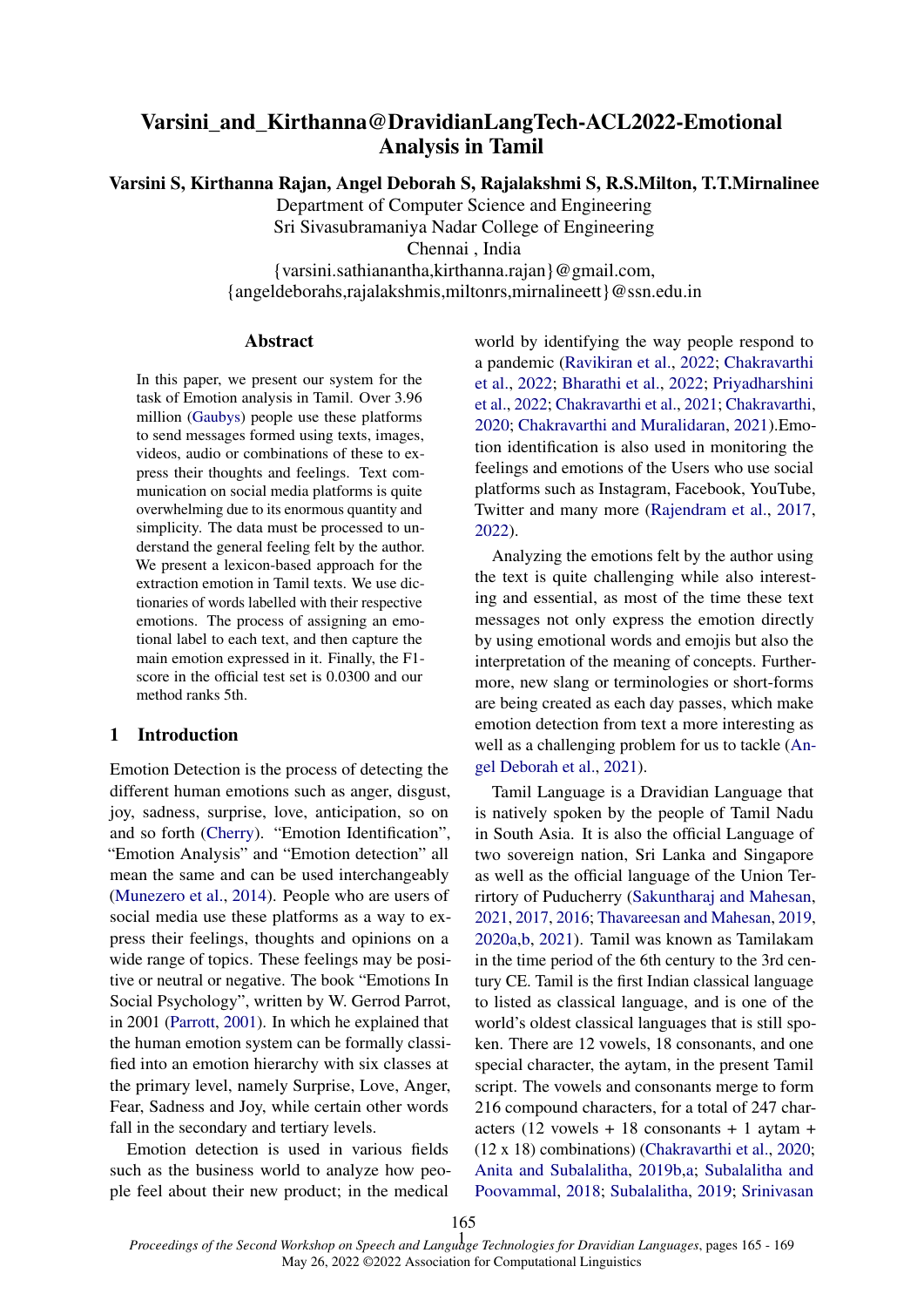[and Subalalitha,](#page-4-13) [2019;](#page-4-13) [Narasimhan et al.,](#page-3-13) [2018\)](#page-3-13).

The paper is organized as follows. Section 2 discusses the related work on emotion analysis. The data set about the shared task is in Section 3.1. Section 4 outlines the features of the proposed system. Section 5 concludes the paper.

### 2 Related Work

Emotional Analysis from text is considered as an interesting as well as a challenging task in NLP. However due to lack of data set in Tamil language it is difficult to conduct high level research in this area.

The TamilEmo [\(Vasantharajan et al.,](#page-4-14) [2022\)](#page-4-14)introduced a labelled data set that is manually annotated of more than 42,000 Tamil YouTube comments and is labelled for 31 emotions including neutral. The main aim of the data set is to improve the detection of emotions from Tamil texts. They have also created three different groupings of emotions namely 3-class, 7-class and 31-class.

ACTSEA [\(Jenarthanan et al.,](#page-3-14) [2019\)](#page-3-14) presented a corpus for emotion analysis that is a scalable semi-automatic approach for creating annotated corpus for Tamil and Sinhala. They gathered data from an online social platform, Twitter, and then manually annotated them after cleaning it. They collected 6,00,280 Tamil Tweets and 3,18,308 Sinhala tweets which now make them have one of the largest data sets for the languages Tamil and Sinhala.

In the year 2007, two people - Strapparava and Mihalcea presented three detailed systems that took part in the SemEval 2007 Affective Text task. The three systems were rule-based, unsupervised and supervised systems. They noted that the rule based system performed the best for 4 emotion classes out of 6, while the supervised system did the best in the remaining two emotion classes. This was done for the language, English.

In the year 2007, Yang et al. proved that sequence labellers can outperform traditional classifier (Support Vector System) on a dataset of blogs, increasing the accuracy to 43.35 from 32.88.

#### 3 Document Body

#### 3.1 Data Description

Competition organizers provided data with text as features [\(Sampath et al.,](#page-4-15) [2022\)](#page-4-15). The text feature contains the 14,208 total data with emotions being classified as Ambiguous, Anger, Anticipation, Disgust, Fear, Joy, Love, Neutral, Sadness, Surprise, Trust. The detailed contents of the data set are shown in the Table 1.

| Стабынсанон пі<br>танні |              |  |  |  |  |
|-------------------------|--------------|--|--|--|--|
| Label                   | Training set |  |  |  |  |
| Ambiguous               | 1689         |  |  |  |  |
| Anger                   | 834          |  |  |  |  |
| Anticipation            | 828          |  |  |  |  |
| Disgust                 | 910          |  |  |  |  |
| Fear                    | 100          |  |  |  |  |
| Joy                     | 2,134        |  |  |  |  |
| Love                    | 675          |  |  |  |  |
| Neutral                 | 4,841        |  |  |  |  |
| Sadness                 | 695          |  |  |  |  |
| Surprise                | 248          |  |  |  |  |
| <b>Trust</b>            | 1,254        |  |  |  |  |

|  | Table 1. Class Distribution for Emotion |  |
|--|-----------------------------------------|--|
|  | Clossification in Tamil                 |  |

#### 3.2 Emotion Identification using Keyword Spotting

The Emotion Identification is finding the frequency of the emotion word by checking the Emotion Word Knowledge Base [\(Jenarthanan14\)](#page-3-15) and finding the frequency of the emoji by checking the Emotion Emoji Knowledge Base. This is done by tokenizing the given string (text message) into many substrings (words in the text message) and matching each substring to find a match in the Knowledge Bases. The Knowledge Base consists of emotions namely – anger, sadness, disgust, joy, surprise, fear, love, anticipation and so on and so forth.

This process for identifying emotion contains eight steps as given in Figure 1, here the text message is given as input and the returned value is the emotion felt in the text message. After getting input, we perform tokenization using space " " as the separating delimiter and create a list of substrings, that represent the words as well as the emojis in the text. These substrings are used to analyze the frequency of the emotion. Then the emotion is the output.

### 3.3 Lexical Affinity Method

The Lexicon-based method is a keyword-based search method that checks for emotion keywords assigned to some Emotional Classes[\(Abdaoui et al.,](#page-3-16) [2017\)](#page-3-16).

It is based on the idea of detecting emotions based on related keywords such as emotional words and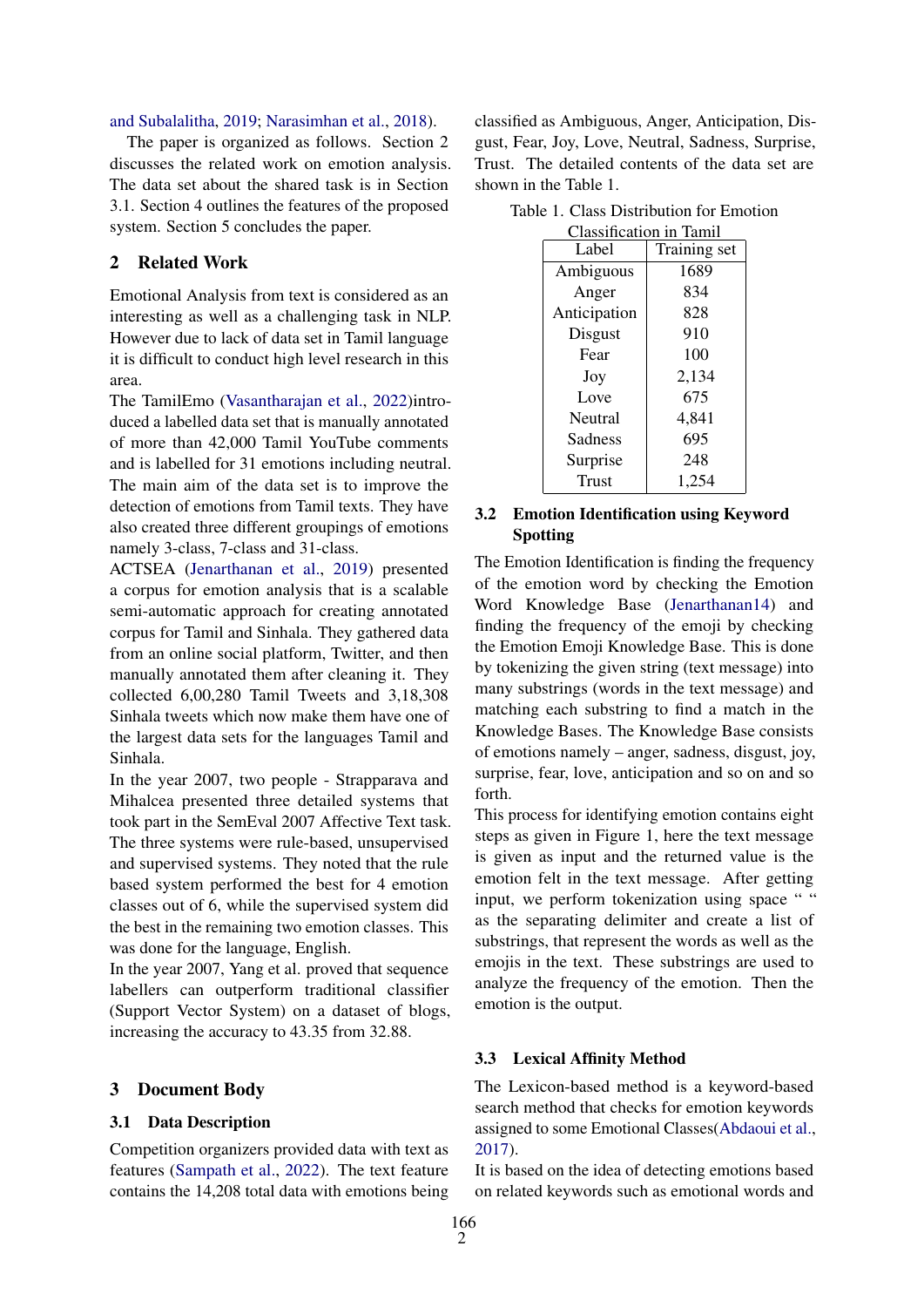emojis. This is pretty easy to implement and a straightforward approach. This is more of an extension to the above "Emotion Identification using Keyword Spotting", by assigning a number to the respective emotion. It increments the respective emotion variable's value each time a word or emoji of that emotion is found. For example, if a smiley face is found 3 times in a text, the value of happiness is incremented by 3.

The flowchart is given in Figure 1.



Figure 1: Lexical Affinity Approach Flowchart

## 4 Our System

Methods described in the previous section, i.e., Section 3 are modified and integrated to extend their capabilities and to improve the performance for which a simple and easy to understand model is designed shown in Figure 2.



Figure 2: Our system model

### 4.1 Emotion Word Ontology

The Emotion Word Ontology is a combination of two Knowledge Bases of both words (in Tamil) [\(Jenarthanan14\)](#page-3-15) and emojis.

The Word Knowledge Base consists of a list of emotional keywords that are matched to their respective emotion class. For example, words that express anger in Tamil are under the class "Anger" and are in all forms (past/present/future as well as singular/plural), while the words that express disgust in Tamil are under the class "Disgust" and are in all forms.

Similarly, there is an Emoji Knowledge Base that consists of emotion icons that are matched to their respective emotions. For example, icons that have a heart are under the class "Love", while the icons with tears are under the class "Sadness".

## 4.2 Emotion Detector

This is a function that helps in detecting the emotion of the Tamil message that is given as the input. The function assigns a value for each emotion, it also increments the values of the respective emotion variable when it encounters the same word or emoji in the Emotion Word Ontology. The emotion variable that has the greatest value is taken as the detected emotion.

## 5 Conclusion

In conclusion, the proposed system analyses emotions from text messages that are written in Tamil, using a very simple and straightforward method. Research in the domain of Emotion Analysis has flourished significantly over the past few years, making it a need to take a look back at the big picture that these individual works have led to. There are many methods and models to analyse emotions on text. [\(Tripathi et al.,](#page-4-16) [2016\)](#page-4-16) The dictionary-based approach is quite straightforward and adaptable to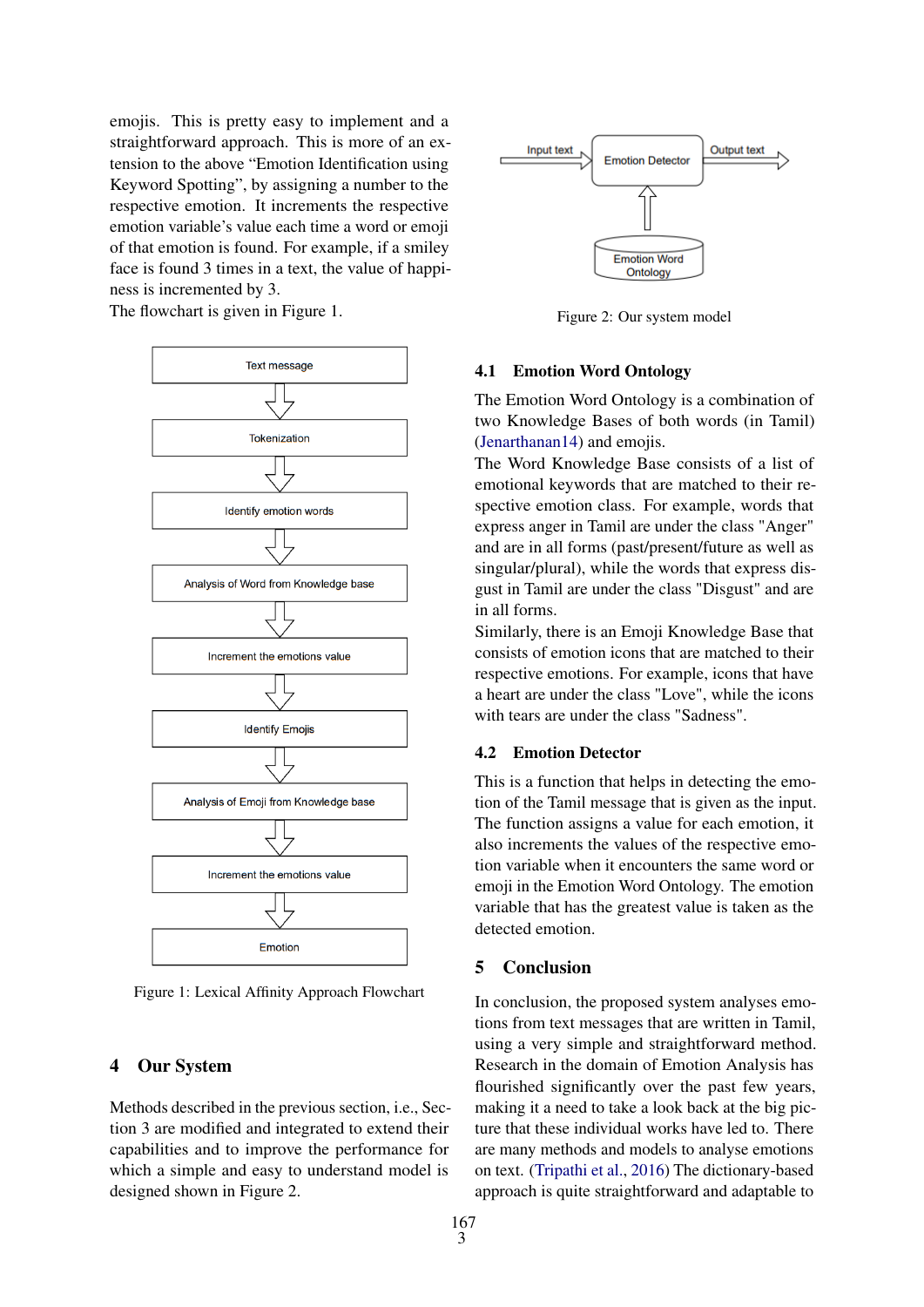apply to any language.

### Acknowledgement

We would like to thank Sri Sivasubramaniya Nadar College of Engineering and its Department of Computer Science and Engineering for providing us with the opportunity to work on this paper. We would also like to take this opportunity to thank The Association of Computational Linguistics (ACL) for inviting us to the DravidianLangTech Workshop and providing us with the opportunity to work on this problem and paper. We also thank Tamil-Sinhala-Emotion-Analysis [\(Jenarthanan14\)](#page-3-15) [\(Jenarthanan et al.,](#page-3-14) [2019\)](#page-3-14)for providing us with their Data Set.

### References

- <span id="page-3-16"></span>Amine Abdaoui, Jérôme Azé, Sandra Bringay, and Pascal Poncelet. 2017. Feel: a french expanded emotion lexicon. *Language Resources and Evaluation*, 51(3):833–855.
- <span id="page-3-9"></span>S Angel Deborah, TT Mirnalinee, and S Milton Rajendram. 2021. Emotion analysis on text using multiple kernel gaussian... *Neural Processing Letters*, 53(2):1187–1203.
- <span id="page-3-12"></span>R Anita and CN Subalalitha. 2019a. An approach to cluster Tamil literatures using discourse connectives. In *2019 IEEE 1st International Conference on Energy, Systems and Information Processing (ICESIP)*, pages 1–4. IEEE.
- <span id="page-3-11"></span>R Anita and CN Subalalitha. 2019b. Building discourse parser for Thirukkural. In *Proceedings of the 16th International Conference on Natural Language Processing*, pages 18–25.
- <span id="page-3-5"></span>B Bharathi, Bharathi Raja Chakravarthi, Subalalitha Chinnaudayar Navaneethakrishnan, N Sripriya, Arunaggiri Pandian, and Swetha Valli. 2022. Findings of the shared task on Speech Recognition for Vulnerable Individuals in Tamil. In *Proceedings of the Second Workshop on Language Technology for Equality, Diversity and Inclusion*. Association for Computational Linguistics.
- <span id="page-3-7"></span>Bharathi Raja Chakravarthi. 2020. [HopeEDI: A mul](https://aclanthology.org/2020.peoples-1.5)[tilingual hope speech detection dataset for equality,](https://aclanthology.org/2020.peoples-1.5) [diversity, and inclusion.](https://aclanthology.org/2020.peoples-1.5) In *Proceedings of the Third Workshop on Computational Modeling of People's Opinions, Personality, and Emotion's in Social Media*, pages 41–53, Barcelona, Spain (Online). Association for Computational Linguistics.
- <span id="page-3-8"></span>Bharathi Raja Chakravarthi and Vigneshwaran Muralidaran. 2021. [Findings of the shared task on hope](https://aclanthology.org/2021.ltedi-1.8)

[speech detection for equality, diversity, and inclu](https://aclanthology.org/2021.ltedi-1.8)[sion.](https://aclanthology.org/2021.ltedi-1.8) In *Proceedings of the First Workshop on Language Technology for Equality, Diversity and Inclusion*, pages 61–72, Kyiv. Association for Computational Linguistics.

- <span id="page-3-4"></span>Bharathi Raja Chakravarthi, Ruba Priyadharshini, Thenmozhi Durairaj, John Phillip McCrae, Paul Buitaleer, Prasanna Kumar Kumaresan, and Rahul Ponnusamy. 2022. Findings of the shared task on Homophobia Transphobia Detection in Social Media Comments. In *Proceedings of the Second Workshop on Language Technology for Equality, Diversity and Inclusion*. Association for Computational Linguistics.
- <span id="page-3-6"></span>Bharathi Raja Chakravarthi, Ruba Priyadharshini, Rahul Ponnusamy, Prasanna Kumar Kumaresan, Kayalvizhi Sampath, Durairaj Thenmozhi, Sathiyaraj Thangasamy, Rajendran Nallathambi, and John Phillip McCrae. 2021. Dataset for identification of homophobia and transophobia in multilingual YouTube comments. *arXiv preprint arXiv:2109.00227*.
- <span id="page-3-10"></span>Bharathi Raja Chakravarthi, Navaneethan Rajasekaran, Mihael Arcan, Kevin McGuinness, Noel E. O'Connor, and John P. McCrae. 2020. [Bilingual](https://aclanthology.org/2020.vardial-1.6) [lexicon induction across orthographically-distinct](https://aclanthology.org/2020.vardial-1.6) [under-resourced Dravidian languages.](https://aclanthology.org/2020.vardial-1.6) In *Proceedings of the 7th Workshop on NLP for Similar Languages, Varieties and Dialects*, pages 57–69, Barcelona, Spain (Online). International Committee on Computational Linguistics (ICCL).
- <span id="page-3-1"></span>Kendra Cherry. [The 6 types of basic emotions and their](https://www.verywellmind.com/an-overview-of-the-types-of-emotions-4163976) [effect on human behavior.](https://www.verywellmind.com/an-overview-of-the-types-of-emotions-4163976)
- <span id="page-3-0"></span>Justas Gaubys. [How many people use social media in](https://www.oberlo.in/statistics/how-many-people-use-social-media) [2022? \[updated jan 2022\].](https://www.oberlo.in/statistics/how-many-people-use-social-media)
- <span id="page-3-14"></span>Rajenthiran Jenarthanan, Yasas Senarath, and Uthayasanker Thayasivam. 2019. [Actsea: Annotated](https://doi.org/10.1109/MERCon.2019.8818760) [corpus for tamil amp; sinhala emotion analysis.](https://doi.org/10.1109/MERCon.2019.8818760) In *2019 Moratuwa Engineering Research Conference (MERCon)*, pages 49–53.
- <span id="page-3-15"></span>Jenarthanan14. [Jenarthanan14/tamil-sinhala-emotion](https://github.com/Jenarthanan14/Tamil-Sinhala-Emotion-Analysis)[analysis.](https://github.com/Jenarthanan14/Tamil-Sinhala-Emotion-Analysis)
- <span id="page-3-2"></span>Myriam Munezero, Calkin Suero Montero, Erkki Sutinen, and John Pajunen. 2014. [Are they different?](https://doi.org/10.1109/TAFFC.2014.2317187) [affect, feeling, emotion, sentiment, and opinion de](https://doi.org/10.1109/TAFFC.2014.2317187)[tection in text.](https://doi.org/10.1109/TAFFC.2014.2317187) *IEEE Transactions on Affective Computing*, 5(2):101–111.
- <span id="page-3-13"></span>Anitha Narasimhan, Aarthy Anandan, Madhan Karky, and CN Subalalitha. 2018. Porul: Option generation and selection and scoring algorithms for a tamil flash card game. *International Journal of Cognitive and Language Sciences*, 12(2):225–228.
- <span id="page-3-3"></span>W Gerrod Parrott. 2001. *Emotions in social psychology: Essential readings*. psychology press.